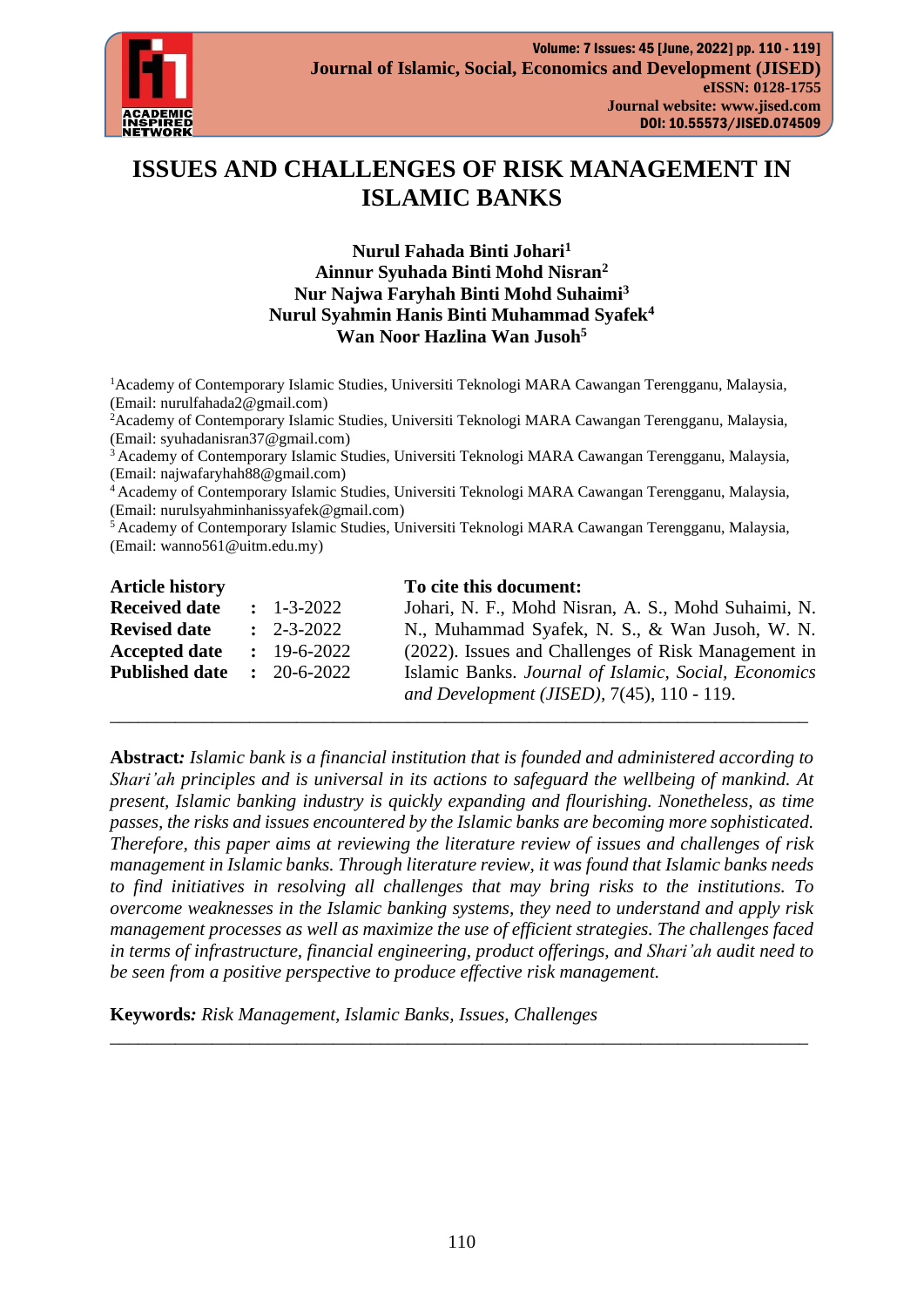

# **Introduction**

Generally, risks can be classified as any unwelcome event or effect, as well as the likelihood or statistical expectation value of an event that may or may not occur. Banks must accept or deny risks based on the likelihood and consequences in their daily operations. Furthermore, due to the intricacy of the contracts offered, identifying risks in Islamic banks is more difficult. One of the most significant factors for Islamic banks in dealing with contract complexity is the identification, evaluation, and comprehension of risks; otherwise, Islamic banks may face consequences if risks are not appropriately managed [\(Ali Basah et al., 2018\)](#page-7-0).

Undeniably, the Islamic banks survival are heavily dependent on their ability to predict financial changes. The banks must be able to effectively manage many risks that they face, without sacrificing performance, quality of service, operational systems, or goals set by the banks' shareholders. If the banks successfully manage their risks, they will be able to turn those risks into commercial opportunities that will generate profit for the banks [\(Wahyudi, Rosmanita,](#page-9-0)  [Prasetyo, & Putri, 2015\)](#page-9-0). In this case, Islamic banks must face issues and challenges to compete effectively with conventional banking procedures. This scenario suggests that Islamic banks must use risk management strategies and approaches in facing of uncertain future events [\(Ali](#page-7-0)  [Basah et al., 2018\)](#page-7-0). Therefore, this study aims at exploring the issues and challenges of risk management in Islamic banks. The structure of this paper is as follows: Section 2 explains the problem statement, Section 3 discusses literature review, Section 4 elaborates the issues and challenges; and Section 5 concludes the paper.

### **Problem Statement**

The Islamic bank is a financial institution that is established and managed under the principles of Shari'ah and currrently, Islamic bank is growing rapidly. However, from time to time, the risk and challenges faced by the Islamic bank will become more complex and extensive. In a global world economy, Islamic banks have to face key challenges in order to effectively compete with conventional banks [\(Ariss & Sarieddine, 2007\)](#page-7-1). Thus, the future of the Islamic bank is highly dependent on its capabilities to anticipate changes in the financial world, such as the effects of globalization, the chain reactions of effects that can take place when a crisis occurs, and the rapid development of information technology [\(Wahyudi et al., 2015\)](#page-9-0).

In this light, the management of Islamic banks needs to create a risk management environment by clearly identifying the risk objectives and strategies of an institution and by establishing systems that can identify, measure, monitor and manage various risk exposures [\(Abdul Kader](#page-7-2)  [Malim, 2015\)](#page-7-2). It can also be argued that some risks are much more serious in the Islamic banking than in the conventional banking system. Hence, prudent risk management in Islamic banking is needed to cope with the challenges of globalization and to survive the financial crisis [\(Rosman & Rahman, 2015\)](#page-8-0). This is because the existence of a weak risk management system has implications that go far beyond the immediate losses borne by individual banks. Instead, extensive losses in the banking context can lead to the collapse of individual banks and even to the banking system more generally with serious implications for the economy in a broad sense [\(Al Rahahleh, Ishaq Bhatti, & Najuna Misman, 2019\)](#page-7-3). Therefore, any issues and challenges faced by Islamic banks in managing risks need to be identified and overcome to ensure an effective risk management.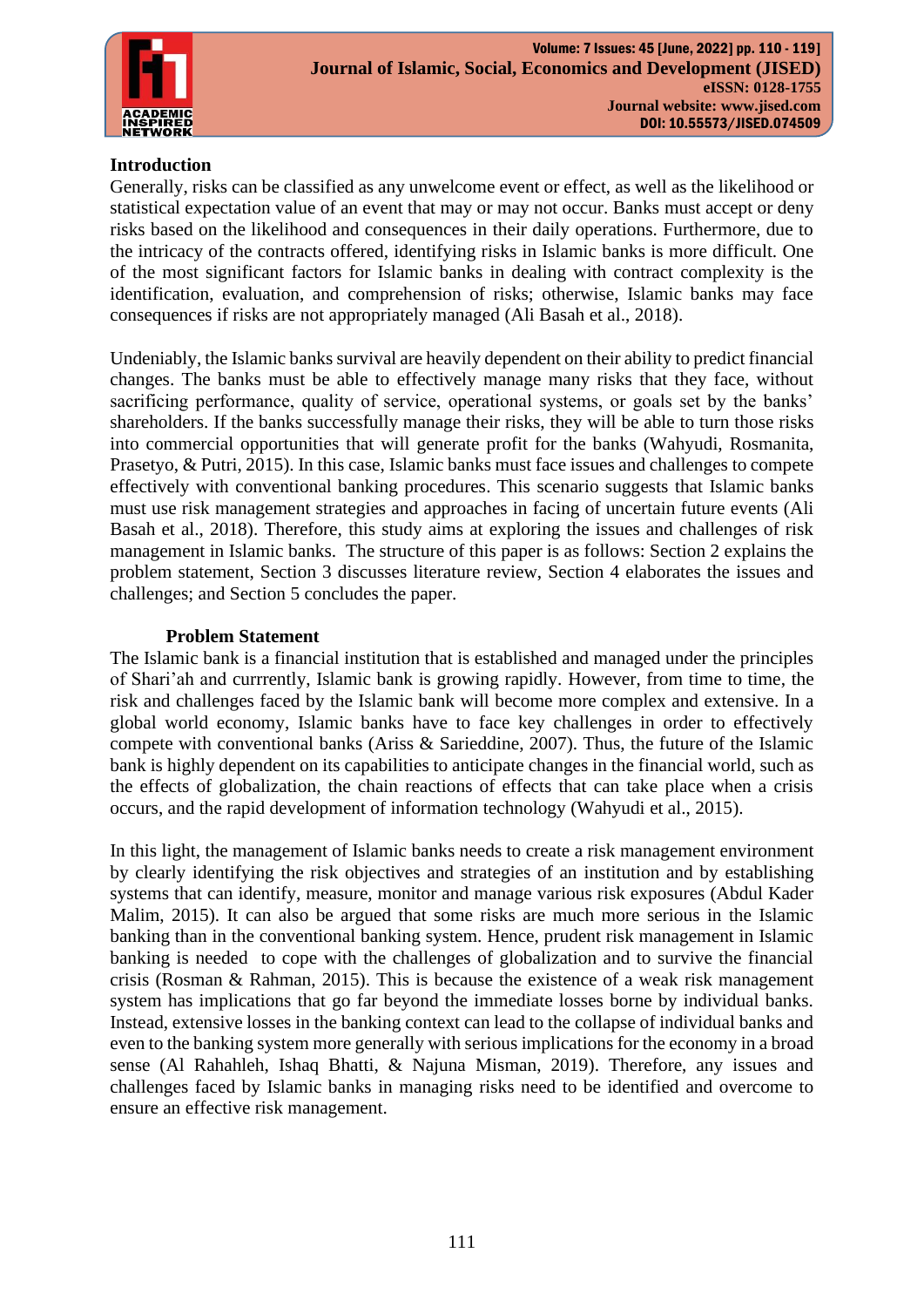

# **Risks in Islamic Banks**

The concept of risk in Islamic banking is similar to that of conventional banking because there is no such thing as a free risk in company, particularly in financial management. The bigger the risk, the larger the profit or loss potential. Financial, operational, business, and event risks may be encountered by both Islamic and conventional risks. Islamic banks may be exposed to additional risks that are exclusive to them, such as Shari'ah risk. (Ahmed & Khan, 2007).

According to (Hassan, 2016), the unique risk consists of Shari'ah non-compliance risk. It is a hazard that develops from disobedience to Shari'ah regulations and principles. For example, the inability to follow the terms and conditions of Shari'ah contracts in terms of contract parties, method of transactions and others basic Shari'ah contract rules. Zainol & Kassim, (2010) also stated other unique risk such as the risk regarding to rate of return which is the risk related to the influence on returns that an unexpected change in the rate of return could have. Rates of return are a concern for Islamic banks. Profit rate risk, benchmark risk, and mark-up risk are all terms used to describe the rate of return risk (RORR) idea. The RORR is seen as one of the primary risks that Islamic banks must address, just as it is for conventional banks. As a result, Islamic banks should be concerned with the RORR because they are expected to manage risk according to Shari'ah principles, which states that no element of interest rate should exist in their transactions [\(Zainol & Kassim, 2012\)](#page-9-1).

The same writer mentioned about the unique risk above, mention another unique risk which is the displaced commercial risk (DCR), the possibility that the bank may face commercial pressure to give higher returns than those generated on assets financed by investment account holders. To keep its fund provider and discourage them from withdrawing their funds, the bank foregoes a portion or all of its earnings. Given the competition of fixed and higher returns from conventional banks, DCR could pose a threat to Islamic banks. DCR, on the other hand, would not be a danger to Islamic banks if their account users select Islamic banks because of religious need [\(Arshad, Zakaria, Sulaiman, & Irijanto, 2014\)](#page-8-1). Next risk is about inventory risk, which is risk that associated with keeping products in inventory for resale under a *murabahah* contract or to lease under an *ijarah* contract. For example, in a *murabahah* contract, the client has the option to change his mind and opt out of the transaction. It is likely that the client would back out of the *murabahah* or *ijarah* contracts, which will add a layer of risk to the deal. Once this is discovered, the bank will be held liable for the charge. In an *ijarah* contract, the Islamic bank is exposed to the risk of the residual value of the leased asset at the end of the lease period or during the contract if the customer defaults on the lease [\(Yousfi, 2015\)](#page-9-2).

Basically, the risks faced by Islamic banks are essentially the same as the risks in conventional banks. The only difference is the unique risks faced by Islamic banks as mentioned above. This difference exists due to the strictness of Islamic banks based on Shari'ah law itself. In Islam, risk is acceptable when it is required for the creation of value. When no value is added, however, it becomes a type of gambling. Additionally, the risk must be unavoidable and inextricably linked to real value-adding transactions. Due to unique criteria to conform with Islamic principles, Islamic banks confront risks that are distinct from those faced by their conventional counterparts [\(Yousfi, 2015\)](#page-9-2).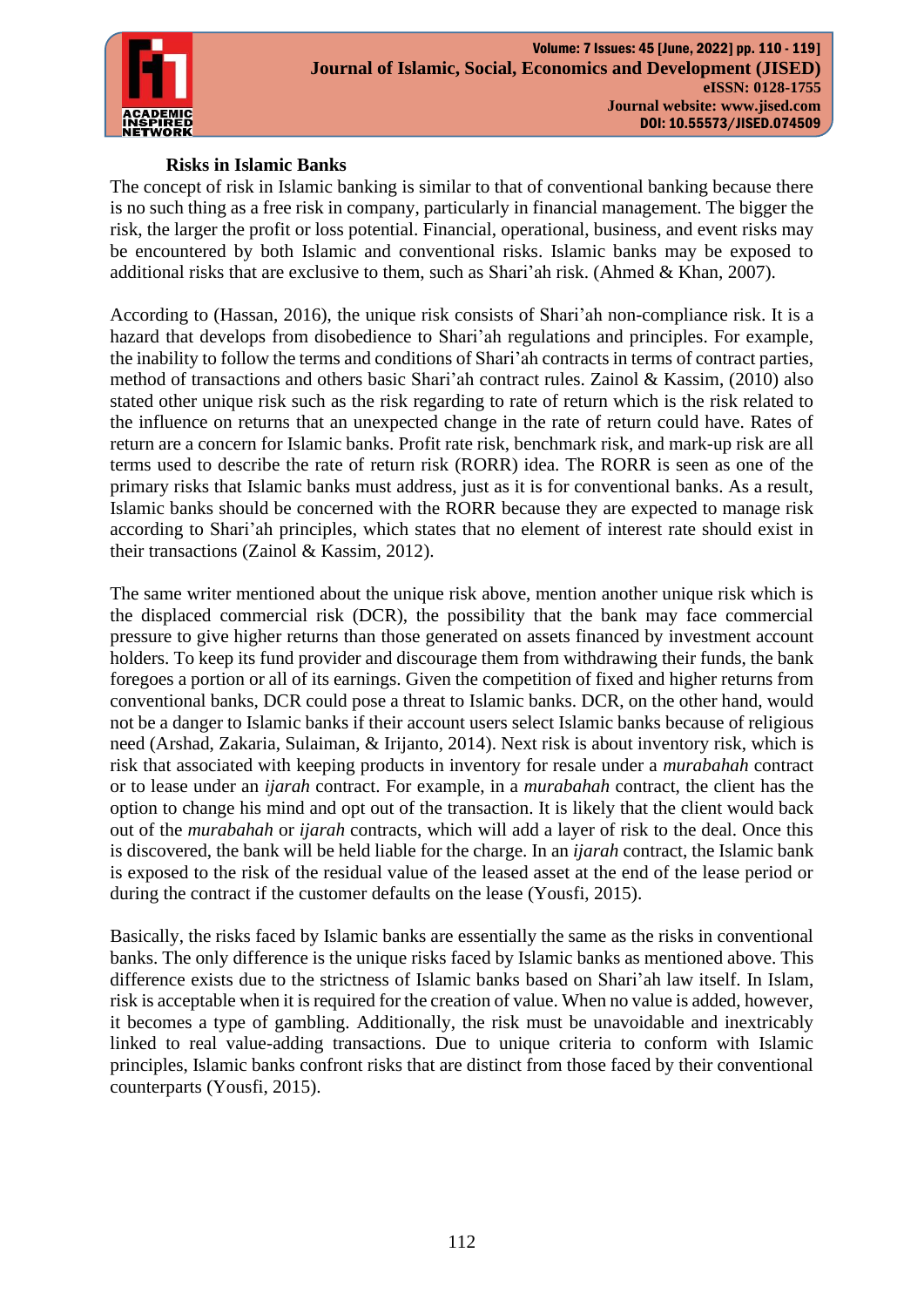

## **Issues and Challenges**

One of the important aspects for Islamic banks in handling the complexity of contracts are identification, evaluation and understanding the risks. Therefore, Islamic banks may suffer consequences if risks are not appropriately managed [\(Wahyudi et al., 2015\)](#page-9-0). Hence, Islamic banks have to face key challenges in order to compete with conventional banks practices very well [\(Ali Basah et al., 2018\)](#page-7-0). There are four identified issues and challenges of risk management faced by Islamic banks i.e. infrastructure, financial engineering, product offering and Shari'ah audit.

#### **Infrastructure**

Infrastructure implies the fundamental, the basic structure, or the highlights of a framework [\(Oxford, 2007\)](#page-8-2). As indicated by [Rosman \(2009\),](#page-8-3) The concept of detecting, assessing, measuring, and defining the intended risk level through risk control and risk transfer is a basic risk management process that is widely acknowledged. Rosman (2009) also mentioned that financial risk management defined by Basel Committee on Banking Supervision (BCBS) is a series of four processes which are identifying events into one or more broad categories of market, credit, operational, and other risks into specific sub-categories, assessing risks using data and risk models, timely monitoring and reporting of risk assessments and senior management control of these risks. On risk management processes, it is requiring supervisors to be satisfied that banks and their banking groups have a thorough risk management process in place.

According to [Iqbal \(2007\),](#page-8-4) research has revealed that Islamic banks have flaws and vulnerabilities in the areas of risk management and governance. Due to the harmonization and accounting framework problem associated to infrastructure concerns, many banks are permitted to acquire a worldwide or national accounting standard or to expand their own unique financial reporting regulations to fit varied bank conditions [\(Ilias, 2012\)](#page-8-5). Thus, there is fierce competition between conventional and Islamic banks to fulfil their framework in order to ensure that risk management is carried out in accordance with consumer needs. There is demand in many countries where Islamic banks coexist with conventional banks to apply the same regulation to both types of banks, and a uniform legislative framework is being constructed. In this case, no separate regulatory laws have yet been set to govern the operations of Islamic banks (See [Abdullah & Rahman, 2017;](#page-7-4) [Alam, Islam, & Runy, 2021;](#page-7-5) [Ariss & Sarieddine, 2007\)](#page-7-1).

Underdeveloped risk management also can be the issues and challenges that Islamic Banks might face in developing the infrastructures of risk management. Factors that lead to the issues are due to the limited resources, high cost and lack of technological machinations to assess and monitor risk in time [\(Abdul Kader Malim, 2015\)](#page-7-2). Furthermore, Islamic banks are frequently unable to afford high-cost management information systems, or the technology needed to assess and monitor risks in a timely manner due to their sometimes-limited resources such as to appropriately trained staff, but also suitable risk management software and procedures. Islamic banks' risk exposure is potentially higher due to allegedly inferior management and a lack of effective risk-monitoring mechanisms [\(Aldoseri & Worthington, 2016\)](#page-7-6).

Therefore, the emphasis on the development of a strong framework as well as a framework that is tailored to the needs of each Islamic bank is really needed. This is so that issues related to the inability of the framework to function when risk management does not arise as well as issues of consumer confidence in the management capability of an Islamic bank on risk can be curbed. Moreover, government in Islamic country should focused more in helping Islamic banks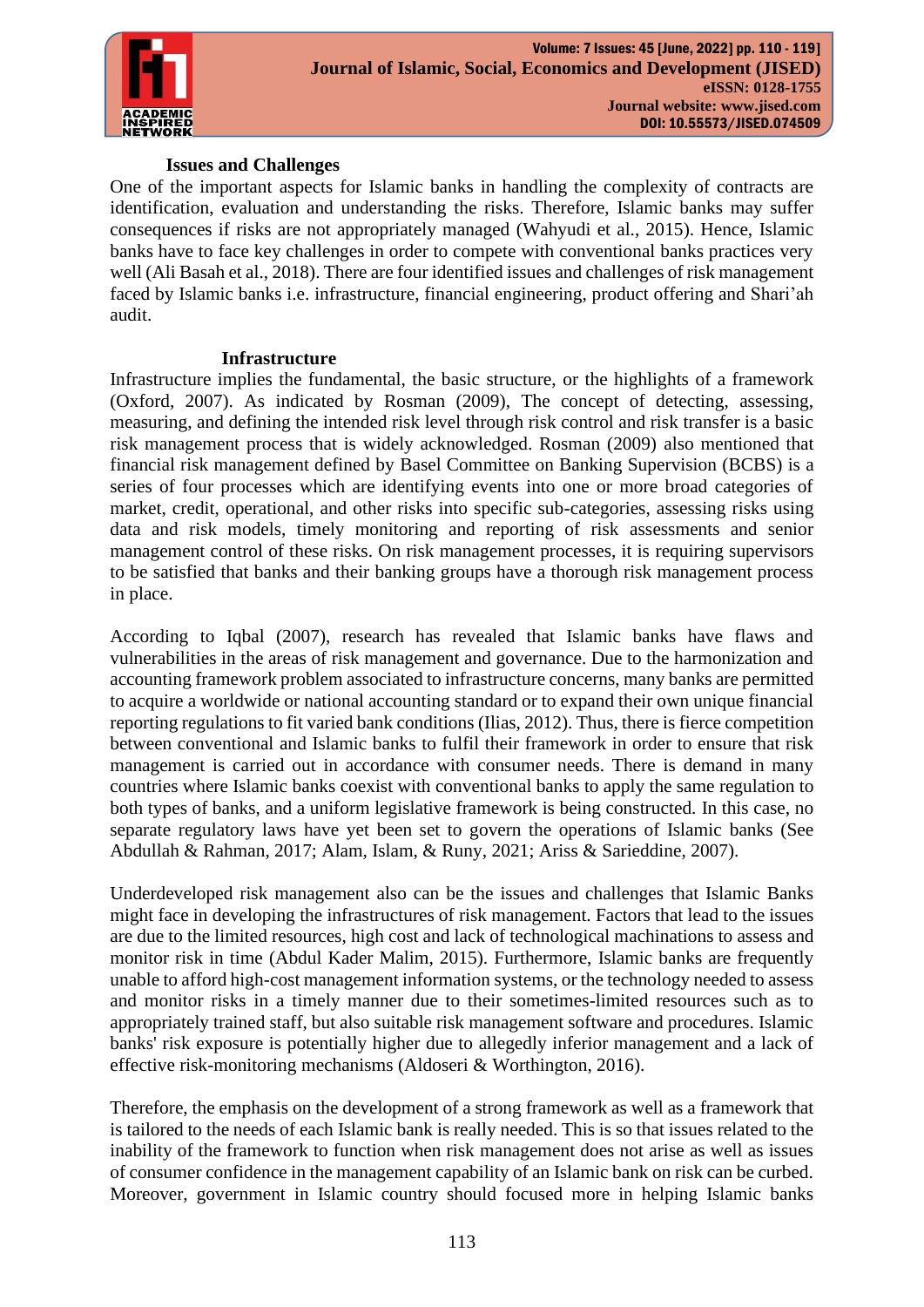

development in counter their internal risk to establish believes in consumer especially to non-Muslims consumer heart to use Islamic banks products and services as their preference.

# **Financial Engineering**

The definition of financial engineering according to [Shaaibith \(2020\)](#page-8-6) is a process that covers various aspects such as design, solution formulation, and development by using innovative financial theories and instruments to solve complex financial problems. The financial engineering process is to redesign the existing financial profile to a more robust financial profile by adapting innovations in the creation of financing tools, renewal of financial instruments and others (Alhasadi & Ilhusadi, 2019). With the advancement of financial technology, it becomes a challenge in financial engineering as it is an important aspect to evolve the existing financial equipment towards a more robust economic efficiency to solve the problems that will occur especially in Islamic financial institutions. This challenge is important to measure the most effective risk management due to the high flexibility and great diversity to bring new consumer type financial instruments to corporate transactions [\(Iqbal, 2007;](#page-8-4) [Shaaibith, 2020\)](#page-8-6).

From the perspective of Islamic financial institutions, the main challenge for financial engineering that needs to be faced is to introduce new products in companies to be compatible with Islamic-based Shari'ah requirements. The concept of Shari'ah is meant not only in terms of human relationship with Allah SWT, but also in terms of human relationship among human beings who trade in daily financial transactions such as buying and selling. Although to pursue the evolution of economic efficiency, but according to the Shari'ah perspective, there are some economic activities that are prohibited in Islam such as banning usury, gharar, gambling and not allowed to involve in any industry that produces alcohol, pork sales, cigarettes, and entertainment centers. The compatibility of new products with Shari'ah requirements should be able to increase the liquidity of the company's assets or liabilities and portfolio diversification to meet demand from either investors, entrepreneurs or financial intermediaries [\(Alhasadi &](#page-7-7)  [Ilhusadi, 2019;](#page-7-7) [Iqbal, 2007\)](#page-8-4).

Basically, to overcome the challenge of using financial engineering methods in Islamic financial institutions, they must strive to provide a lot of commitments while attracting public trust to use Shari'ah-compliant institutions based on the risk return characteristics of the products offered, not relying on Islamic or non -Islamic product facts. Therefore, it is important to understand the risk return characteristics of each system building block so that the generated system is used effectively, in addition to offering new products with different risk return profiles to meet customer requirements [\(Iqbal, 2007\)](#page-8-4).

Another challenge that needs to be faced in financial engineering for Islamic financial and banking institutions is the need to streamline all the production processes of new products in the market so that they can be standardized with all four the Islamic scholars used. In this case, to ensure the production of new Shari'ah-compliant products requires cooperation with Islamic legal scientists or muftis who are recognized to apply Islamic laws in Shari'ah-compliant bank. This challenge requires a very thorough procedure as it relates to Islamic law such as allowed or forbidden contracts. This process needs to consider the consent of the majority of fuqaha' for each contract introduced, and each Islamic contract and financial instrument must be analyzed first. The purpose of achieving uniformity is because the religious boards for each Islamic bank globally have different views and opinions. It is important to research and evaluate each new product offering in order to minimize confusion to customer [\(Alhasadi & Ilhusadi,](#page-7-7)  [2019;](#page-7-7) [Iqbal, 2007\)](#page-8-4).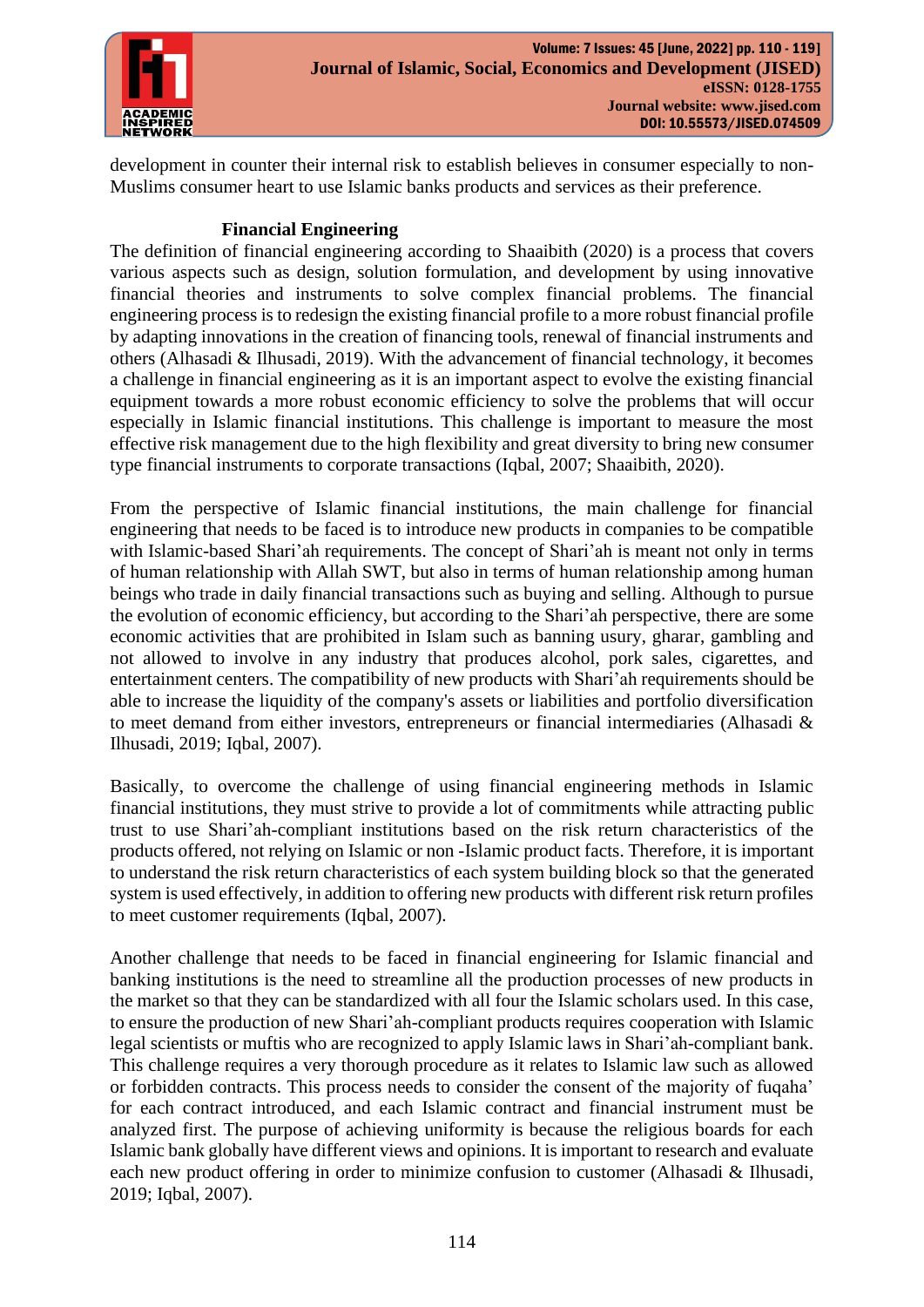

In order to face the great challenge of finding the best mechanisms to mitigate risk, the field of financial engineering in Islamic banking institutions can take some benefits from Western or conventional institutions that are more experienced and more sophisticated in the financial markets. This is because sustainable development to produce new products is high risk as it requires high cost and uses effective resources. Conventional institutions can justify these costs because they have invested heavily in infrastructure to create new products. Therefore, Islamic financial institutions must reasonably consider making joint efforts in risk mitigation other than issuing product variants that differ from conventional ones in terms of risk profile and return without using interest [\(Iqbal, 2007\)](#page-8-4).

### **Product Offering**

Islamic banking faces several challenges that must be solved in order to ensure its development in the future. The industry's response to these challenges will determine whether it become a viable alternative to the conventional financial system in global markets. The industry's first and most pressing difficulty is establishing to its identity. The question of whether Islamic banking and finance (IBF) wants to maintain its place within conventional banking and finance or build a distinct market outside of it is crucial. Moreover, the Islamic banking industry is exposed to various risks such as lack of legal framework, qualified workforce and effective government support. Among the challenges that have a major impact on Islamic banking institutions is product offerings. This is because it plays an important role in gaining the trust of customers [\(Muhammad, Sairally, & Zada, 2016\)](#page-8-7).

According to [Bhuiyan, Ismail, Siwar, and Hassan \(2019\),](#page-8-8) offering new products with different risk-return profiles that meet security and liquidity demands among investors and entrepreneurs is a major challenge for Islamic banking. In addition, they also need to introduce new Shari'ahcompliant products based on an understanding of the risk-return characteristics of each system building block. This is because most of the products offered by Islamic banking are seen as imitating conventional banking products. In fact, Islamic banking uses the basic framework of sectoral governance and legislation from conventional banking as an effort to apply the muamalat system. Additionally, Islamic banking is also still tied to the conventional system in terms of risk measurement which involves certain reporting and standards. In conclusion, Islamic banking needs to be more innovative in producing products that can meet the needs of investors, entrepreneurs, consumers, and the Islamic community [\(Ab. Aziz, 2021\)](#page-7-8).

Although Islamic and conventional banking products are similar but Islamic financial products are more complex in terms of structure. To meet the requirements of a product that is structured with Shari'ah standards, it requires substantial transaction costs. Furthermore, the Islamic banking industry lack of short-term investment products. In Malaysia, banking institutions have implemented product alternatives according to European countries where commodity *Murabahah* financing as a short-term financing instrument is widely used. However, Islamic banking in Malaysia is unable to generate assets to bear credit ratings and liquidity issues. Therefore, cooperation from financial experts and Shari'ah supervisory councils is very important in finding Shari'ah-based solutions to overcome this problem as it can provide high risk and require greater capital [\(Malik, Malik, & Mustafa, 2011\)](#page-8-9).

#### **Shari'ah Audit**

Shariah audit is a monitoring tool for ensuring Shariah compliance proved to be an important component in the operations of Islamic financial institutions (IFIs) [\(Isa, Ariffin, & Abidin,](#page-8-10)  [2020\)](#page-8-10). Shari'ah audit is defined as "the regular assessment conducted on a regular basis to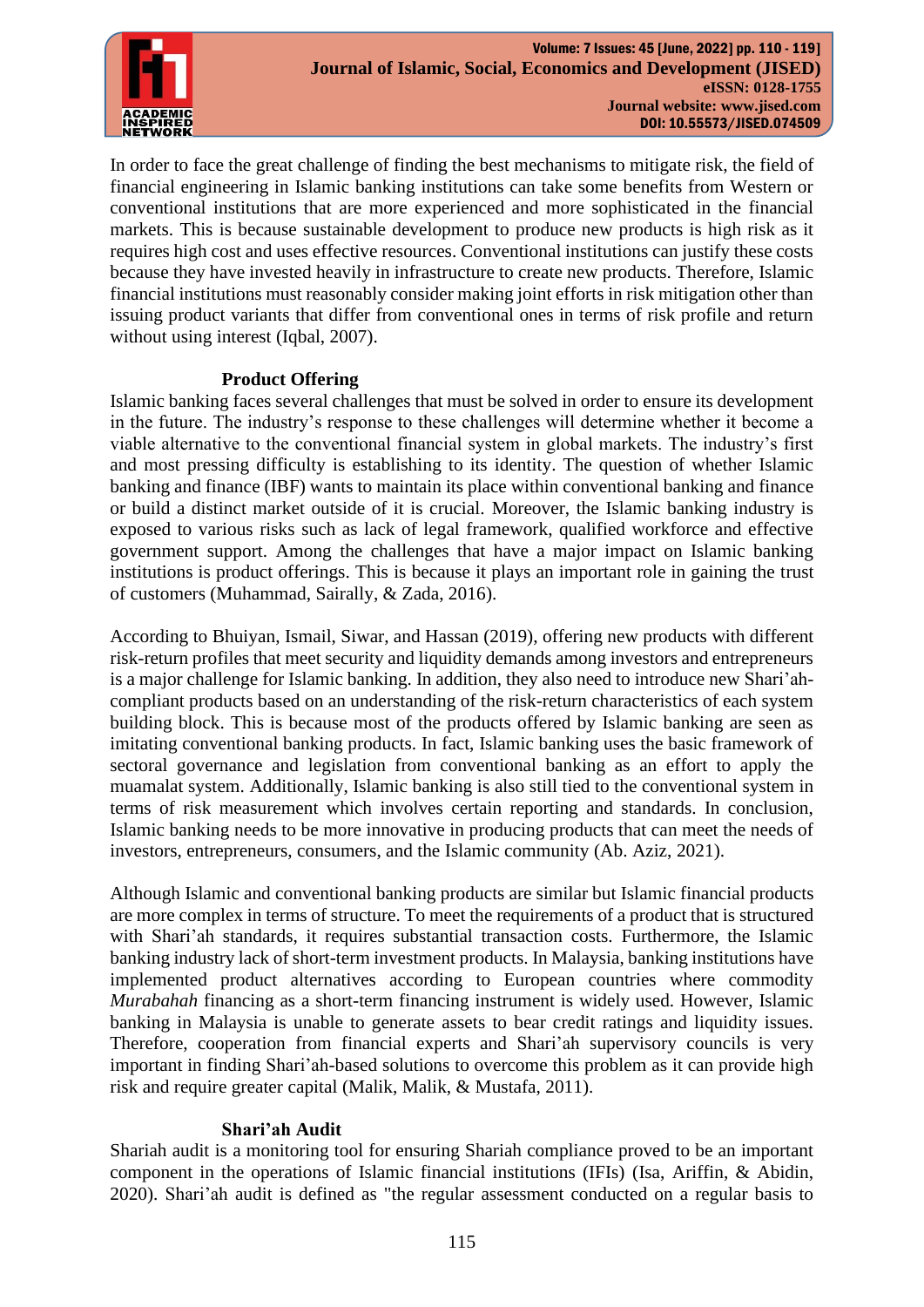

obtain an independent review and goal assurance in connection with the business operations of Islamic Financial Institutions (IFIs), with the main goal of ensuring a strong and effective internal control systems for Shari'ah compliance" [\(Omar, 2019\)](#page-8-11). Shari'ah audit is a crucial job of IFIs since it provides an unbiased assessment of whether or not the institutions are Shari'ah compliant, which is their fundamental purpose. Shari'ah auditors often undertake the tasks of internal auditors at each IFI. However, the success of such duties will be determined by the obstacles that auditors face when executing Shari'ah audit practices [\(Mohamad Puad, Shafii, &](#page-8-12)  [Abdullah, 2020\)](#page-8-12).

There are now a number of barriers in the way of IFI audits, particularly in terms of shariah compliance auditing. AAOIFI's attempts to promulgate auditing standards, the focus and breadth of auditing standards tend to concentrate on financial statements rather than the larger idea of shariah audit, which includes the audit of all IFI activities based on maqasid al-shariah. Furthermore, AAOIFI's usage of the phrase "shariah review" instead of "shariah audit" may imply a lower level of assurance in the former situation [\(Arwani, 2018\)](#page-8-13). The same author also mentioned that the issues of External auditors, SSBs, internal shariah reviewers, and the Audit and Governance Committee are just a few of the bodies that perform shariah audits or reviews. While external auditors serve as an external method for monitoring compliance, their lack of expertise causes them to rely largely on the SSB's fatawa, when they should be making an independent decision on the matter.

Additionally, issues and challenges of the Shari'ah auditor's incompetence have been impeded by a lack of both Shari'ah and accounting understanding till now. Those who are familiar with accounting are unlikely to be familiar with Shari'ah, and vice versa. From the beginnings of modern Islamic finance in the 1970s, this has been a point of controversy. It should be noted that to understand and audit IFIs, a Shari'ah auditor must be well-versed in both accounting and Shari'ah. Education in Shari'ah, accounting, and auditing is vital for enhancing the knowledge and expertise of actors involved in Shari'ah auditing in particular, and IFIs in general [\(Yaacob,](#page-9-3)  [2012\)](#page-9-3).

Based on the difficulties raised in this point, it is closely tied to Shari'ah audit authorities' ability to carry out their duty in ensuring greater risk management implementation from time to time. Apart from that, there is still a scarcity of persons with both Shari'ah and accounting qualifications in the Islamic banking industry, which could be due to a lack of transparency in the hiring process. These certifications are crucial in ensuring that Islam's vision and goals are upheld within Islamic financial organisations. According to AAOIFI Auditing Standards [\(2010\)](#page-7-9), the auditor must be aware about Islamic Shari'ah rules and concepts, according to [Yaacob and Donglah \(2012\).](#page-9-4) However, because he or she will not have the same degree of understanding as Shari'ah supervisory board members, the auditor will not be expected to interpret these (Islamic) rules and concepts. The auditor evaluates whether the IFI has followed the Islamic Shari'ah laws and principles based on the fatwas, rulings, and guidance issued by the SSB. This will also be used by the auditor to determine whether the IFI's financial accounts have been prepared in compliance with Islamic Shari'ah norms and principles."

# **Conclusion**

In conclusion, Islamic banking needs to find initiatives in resolving all challenges that may pose a risk to the institution. To overcome weaknesses in the Islamic banking system, they need to understand and apply risk management processes as well as maximize the use of efficient strategies. The challenges faced in terms of infrastructure, financial engineering, product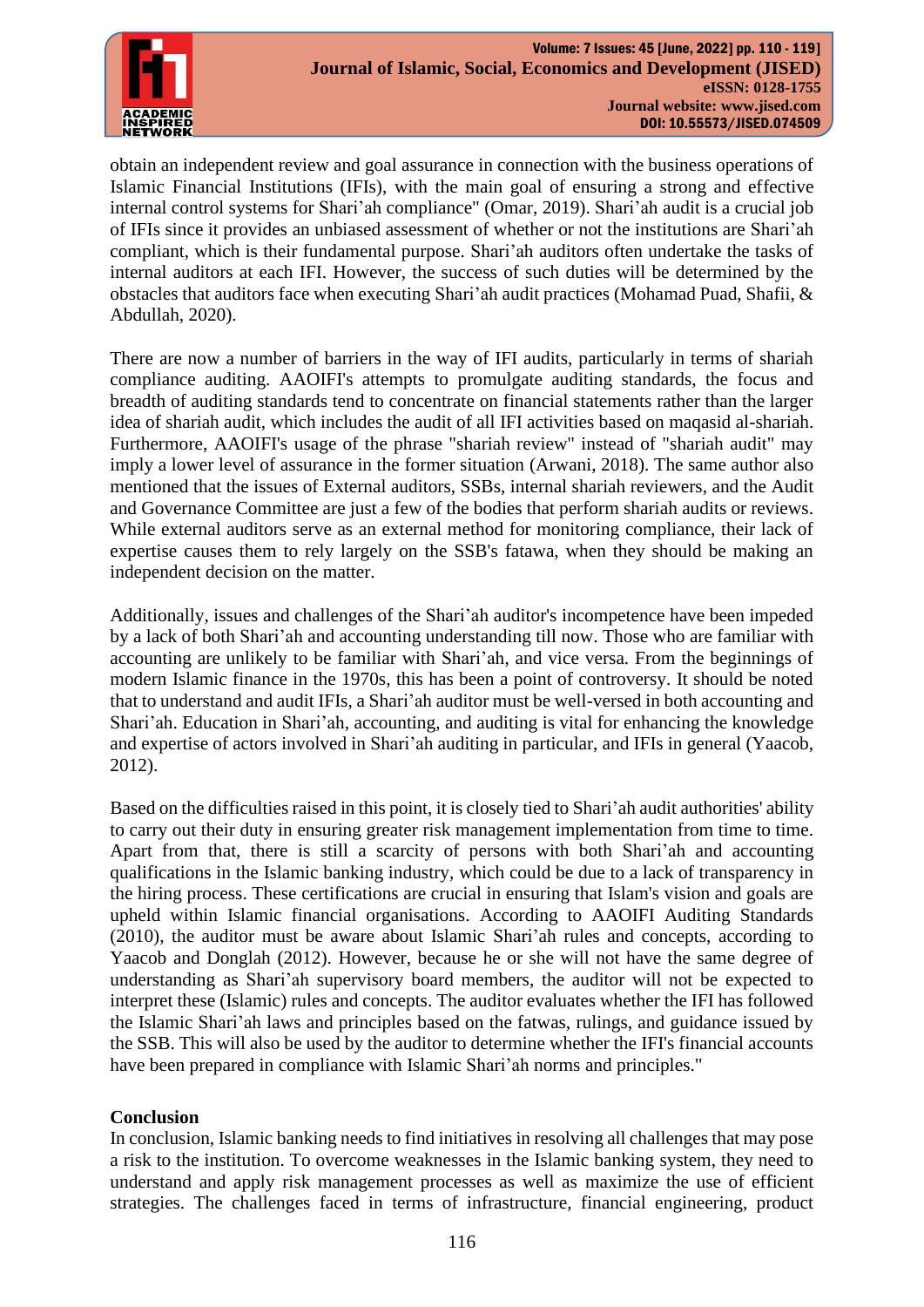

offerings, and Shari'ah audit need to be viewed from a positive perspective to produce controlled and effective risk management. This is important in ensuring public confidence in Islamic banking as well as in maintaining the Islamic identity itself. The aim is for Islamic banking keep remain in the financial industry globally.

In fact, the financial industry needs to be aware the requirements of Shari'ah governance as well as product methodology reform is a real challenge. Therefore, they need to find a solution because it does not require ingenuity in identifying the problem. One of the most important factors for Islamic banks in dealing with the complexity of contracts is by conducting risk identification, assessment and understanding. This is to ensure that all risks and challenges can be managed in an appropriate manner. Shari'ah advisers' qualifications and experience are used to evaluate and help in the construction of Shari'ah-compliant financial services. If all of the risks are mitigated, the Islamic bank can turn the risk into a business opportunity that generates revenue.

Finally, with the passage of time, difficulties and hazards are continually changing. As a result, the Islamic bank's capacity to forecast financial shifts is critical to its existence. Islamic banking must also maintain its competitiveness by meeting or even exceeding conventional banking norms.

### **References**

- <span id="page-7-9"></span>AAOIFI Standards. (2010). Accounting, Auditing and Governance Standards for Islamic Financial Institutions. In Governance Standard for Islamic Financial Institutions No. 7. In.
- <span id="page-7-8"></span>Ab. Aziz, M. R. (2021). Perbankan Islam perlu lebih inovatif. Retrieved from <https://www.usim.edu.my/news/in-our-words/perbankan-islam-perlu-lebih-inovatif/>
- <span id="page-7-2"></span>Abdul Kader Malim, N. (2015). Islamic banking and risk management: Issues and challenges. *Journal of Islamic Banking and Finance*, 64-70. Retrieved from [https://kmcportal.inceif.org/custom/web/content/Islamic\\_banking\\_risk\\_management\\_issu](https://kmcportal.inceif.org/custom/web/content/Islamic_banking_risk_management_issues_challenges_nurhafiza.PDF) [es\\_challenges\\_nurhafiza.PDF.](https://kmcportal.inceif.org/custom/web/content/Islamic_banking_risk_management_issues_challenges_nurhafiza.PDF)
- <span id="page-7-4"></span>Abdullah, M. F., & Rahman, A. (2017). Shari'ah governance of Islamic banks in Bangladesh issues and challenges. *Journal of Islamic Economics, Banking and Finance, 13*(3), 82-94.
- <span id="page-7-3"></span>Al Rahahleh, N., Ishaq Bhatti, M., & Najuna Misman, F. (2019). Developments in risk management in Islamic finance: A review. *Journal of Risk and Financial Management, 12*(1), 37.
- <span id="page-7-5"></span>Alam, M. K., Islam, F. T., & Runy, M. K. (2021). Why does Shariah governance framework important for Islamic banks? *Asian Journal of Economics and Banking, 5*(2), 158-172.
- <span id="page-7-6"></span>Aldoseri, M., & Worthington, A. C. (2016). Risk Management in Islamic Banking: An Emerging Market Imperative. In S. Boubaker, B. Buchanan, & D. K. Nguyen (Eds.), *Risk management in emerging markets* (pp. 229-252). Bingley: Emerald Group Publishing Limited.
- <span id="page-7-7"></span>Alhasadi, A., & Ilhusadi, I. (2019). Financial engineering and its importance for Islamic Banks. *International Journal of Arts and Social Studies, 1*(1), 13-30. Retrieved from <https://dergipark.org.tr/en/download/article-file/1331090>
- <span id="page-7-0"></span>Ali Basah, M. Y., Mohamad, S. N. A., Ab Aziz, M. R., Khairi, K. F., Laili, N. H., Sabri, H., & Md Yusuf, M. (2018). Risks in Islamic banks: challenges and management. *Journal of Engineering and Applied Sciences, 13*(8), 2081-2085.
- <span id="page-7-1"></span>Ariss, R. T., & Sarieddine, Y. (2007). Challenges in implementing capital adequacy guidelines to Islamic banks. *Journal of banking regulation, 9*(1), 46-59. Retrieved from <https://link.springer.com/article/10.1057/palgrave.jbr.2350059>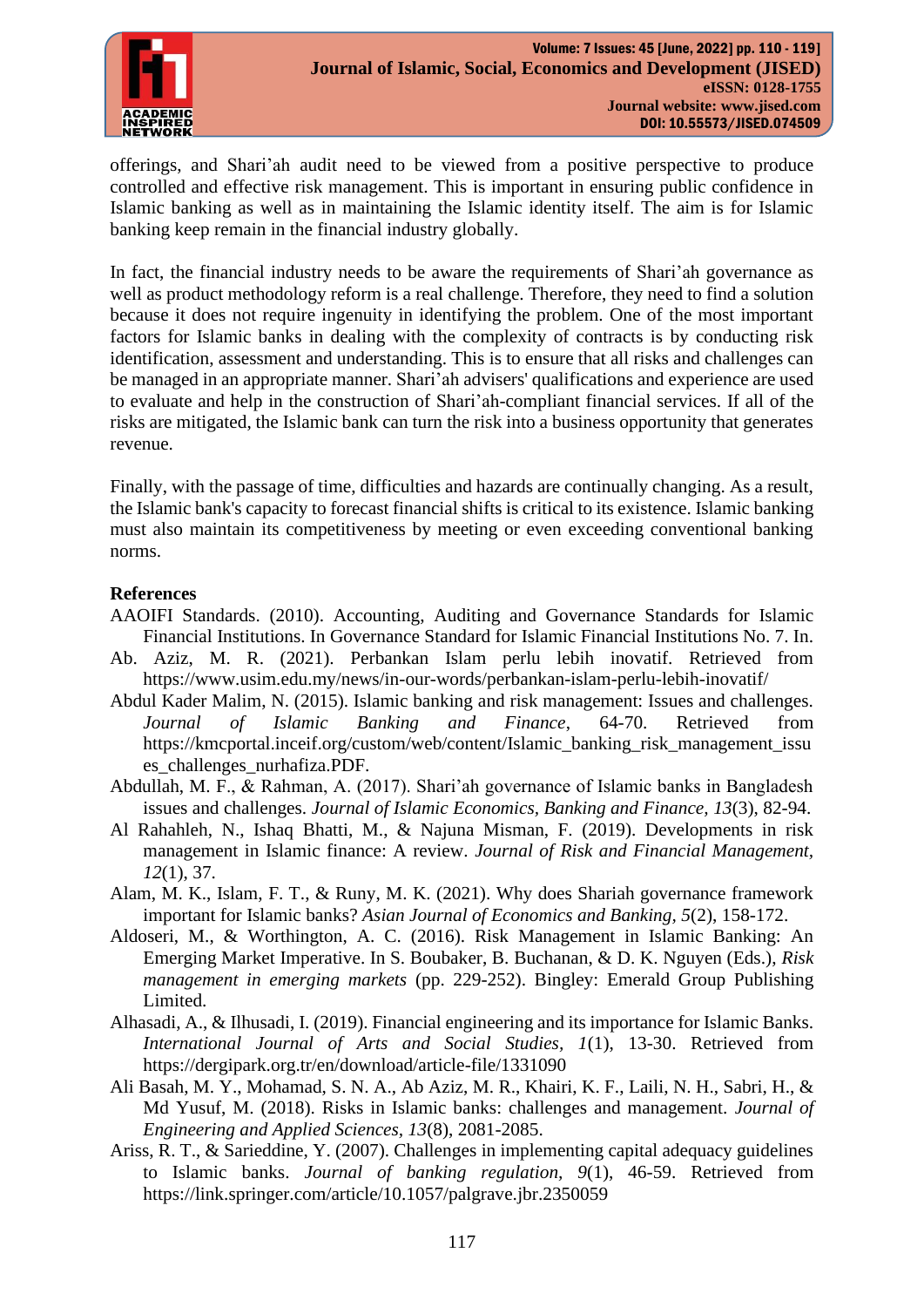

- <span id="page-8-1"></span>Arshad, N. C., Zakaria, R. H., Sulaiman, A. A., & Irijanto, T. T. (2014). Determinants of Displaced Commercial Risk in Islamic Banking Institutions: Malaysia Evidence. *Trikonomika, 13*(2), 205-217.
- <span id="page-8-13"></span>Arwani, A. (2018). Issues and challenges of shariah auditing in Islamic financial institution and corporate governance compliance. *Media Riset Akuntansi, Auditing & Informasi, 18*(2), 169-186. Retrieved from

<https://www.trijurnal.lemlit.trisakti.ac.id/mraai/article/view/3008/2803>

- <span id="page-8-8"></span>Bhuiyan, A. B., Ismail, A. G., Siwar, C., & Hassan, M. K. (2019). *Regulatory Challenges and Islamic Banking in the Cross-Border Operations*. Working Paper in Islamic Economics and Finance Research Center for Islamic Economics and Finance. Universiti Kebangsaan Malaysia. Retrieved from [https://www.ukm.my/ekonis/wp](https://www.ukm.my/ekonis/wp-content/uploads/2021/02/REGULATORY-CHALLENGES-AND-ISLAMIC-BANKING-IN-THE.pdf)[content/uploads/2021/02/REGULATORY-CHALLENGES-AND-ISLAMIC-](https://www.ukm.my/ekonis/wp-content/uploads/2021/02/REGULATORY-CHALLENGES-AND-ISLAMIC-BANKING-IN-THE.pdf)[BANKING-IN-THE.pdf](https://www.ukm.my/ekonis/wp-content/uploads/2021/02/REGULATORY-CHALLENGES-AND-ISLAMIC-BANKING-IN-THE.pdf)
- <span id="page-8-5"></span>Ilias, S. E. B. (2012). Risk management in Islamic banking. *DOI: 10.7763/IPED. V55, 32*, 159- 162. Retrieved from<http://www.ipedr.com/vol55/032-ICEBM2012-K10049.pdf>
- <span id="page-8-4"></span>Iqbal, Z. (2007). Challenges facing Islamic financial industry. *Journal of Islamic Economics, Banking and Finance, 3*(1), 1-14.
- <span id="page-8-10"></span>Isa, F. S., Ariffin, N. M., & Abidin, N. H. Z. (2020). Shariah Audit Practices in Malaysia: Moving Forward. *Journal of Islamic Finance, 9*(2), 42-58.
- <span id="page-8-9"></span>Malik, M. S., Malik, A., & Mustafa, W. (2011). Controversies that make Islamic banking controversial: An analysis of issues and challenges. *American journal of social and management sciences*, 2(1), 41-46. Retrieved from <https://scihub.org/AJSMS/PDF/2011/1/AJSMS-2-1-41-46.pdf>
- <span id="page-8-12"></span>Mohamad Puad, N. A., Shafii, Z., & Abdullah, N. I. (2020). Challenges in Shariah Audit Practices from the Lense of Practitioners: The Case of Malaysian Takaful Industry. *International Journal of Advanced Science and Technology, 29*(10s), 928 - 941. Retrieved from<http://sersc.org/journals/index.php/IJAST/article/view/14534>
- <span id="page-8-7"></span>Muhammad, M., Sairally, B. S., & Zada, N. (2016). Issues and Challenges in Islamic Banking Structures: The Malaysian Experience. *ISRA International Journal of Islamic Finance, 8*(1), 165. Retrieved from [https://www.proquest.com/openview/5891a1a8ba68398b07618e740ed4fbd4/1?pq](https://www.proquest.com/openview/5891a1a8ba68398b07618e740ed4fbd4/1?pq-origsite=gscholar&cbl=2031957)[origsite=gscholar&cbl=2031957](https://www.proquest.com/openview/5891a1a8ba68398b07618e740ed4fbd4/1?pq-origsite=gscholar&cbl=2031957)
- <span id="page-8-11"></span>Omar, M. (2019). Issues and Challenges of Shariah Compliance Auditing in Islamic Financial Institution. *Advanced International Journal of Banking Accounting and Finance, 1*(1), 13- 24. Retrieved from [http://www.aijbaf.com/PDF/AIJBAF-2019-01-12-07.pdf.](http://www.aijbaf.com/PDF/AIJBAF-2019-01-12-07.pdf)
- <span id="page-8-2"></span>Oxford. (Ed.) (2007) Oxford Student's Dictionary of English. Shah Alam: Oxford Fajar Sdn. Bhd.
- <span id="page-8-3"></span>Rosman, R. (2009). Risk management practices and risk management processes of Islamic banks: a proposed framework. *International Review of Business Research Papers, 5*(1), 242-254.
- <span id="page-8-0"></span>Rosman, R., & Rahman, A. R. A. (2015). The practice of IFSB guiding principles of risk management by Islamic banks: International evidence. *Journal of Islamic Accounting and Business Research, 6*(2), 150-172.
- <span id="page-8-6"></span>Shaaibith, S. J. (2020). The Impact of Islamic Financial Engineering on Risk Management in Islamic Banks for A Sample of Gulf Banks. *PalArch's Journal of Archaeology of Egypt/Egyptology, 17*(5), 1730-1734. Retrieved from <https://www.archives.palarch.nl/index.php/jae/article/view/8810/8206>